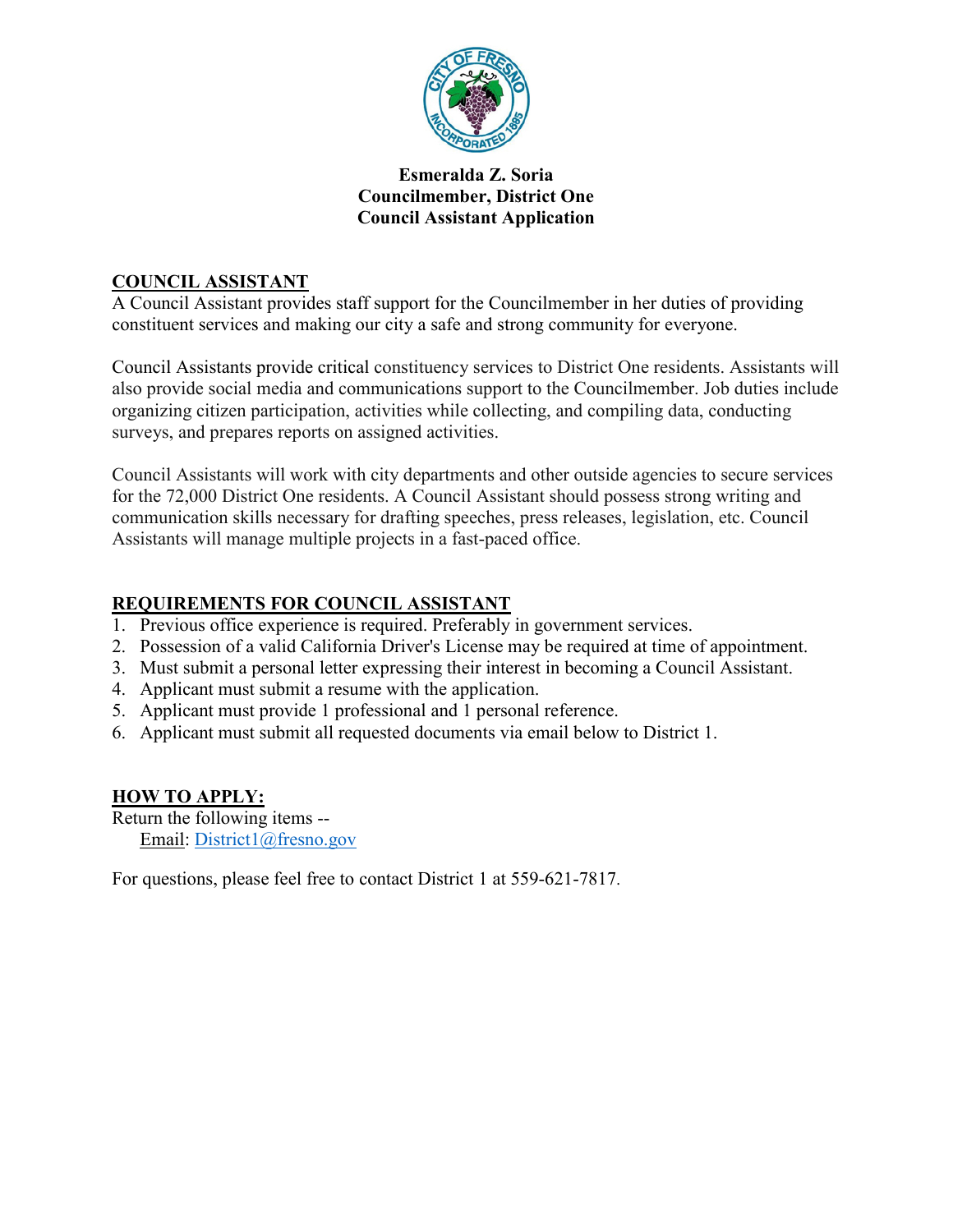

# **Esmeralda Z. Soria Councilmember, District One Council Assistant Application**

| <b>Applicant Information</b> |              |     |      |          |  |  |
|------------------------------|--------------|-----|------|----------|--|--|
| Last Name                    | First Name   |     | Date |          |  |  |
|                              |              |     |      |          |  |  |
| <b>Street Address</b>        |              |     |      | Apt/Unit |  |  |
|                              |              |     |      |          |  |  |
| City                         | <b>State</b> | Zip |      |          |  |  |
|                              |              |     |      |          |  |  |
| Phone                        | Cell Phone   |     |      |          |  |  |
|                              |              |     |      |          |  |  |
| Email address                |              |     |      |          |  |  |
|                              |              |     |      |          |  |  |

| <b>Areas of Proficiency</b>     |       |                        |           |
|---------------------------------|-------|------------------------|-----------|
| Customer<br>Service             | Word  | $\Box$ Powerpoint      | Publisher |
| <b>Strong Writing</b><br>Skills | Excel | Virtual<br>Meetings    | Outlook   |
| Social Media                    | Canva | Other, please explain: |           |

| <b>Personal Information</b>                                             |
|-------------------------------------------------------------------------|
| Why are you interested in serving as a Council Assistant in our office? |
|                                                                         |
|                                                                         |
|                                                                         |
| What specific experience would you like to gain through this position?  |
|                                                                         |
|                                                                         |
|                                                                         |
| Describe your long-term career goals:                                   |
|                                                                         |
|                                                                         |
|                                                                         |